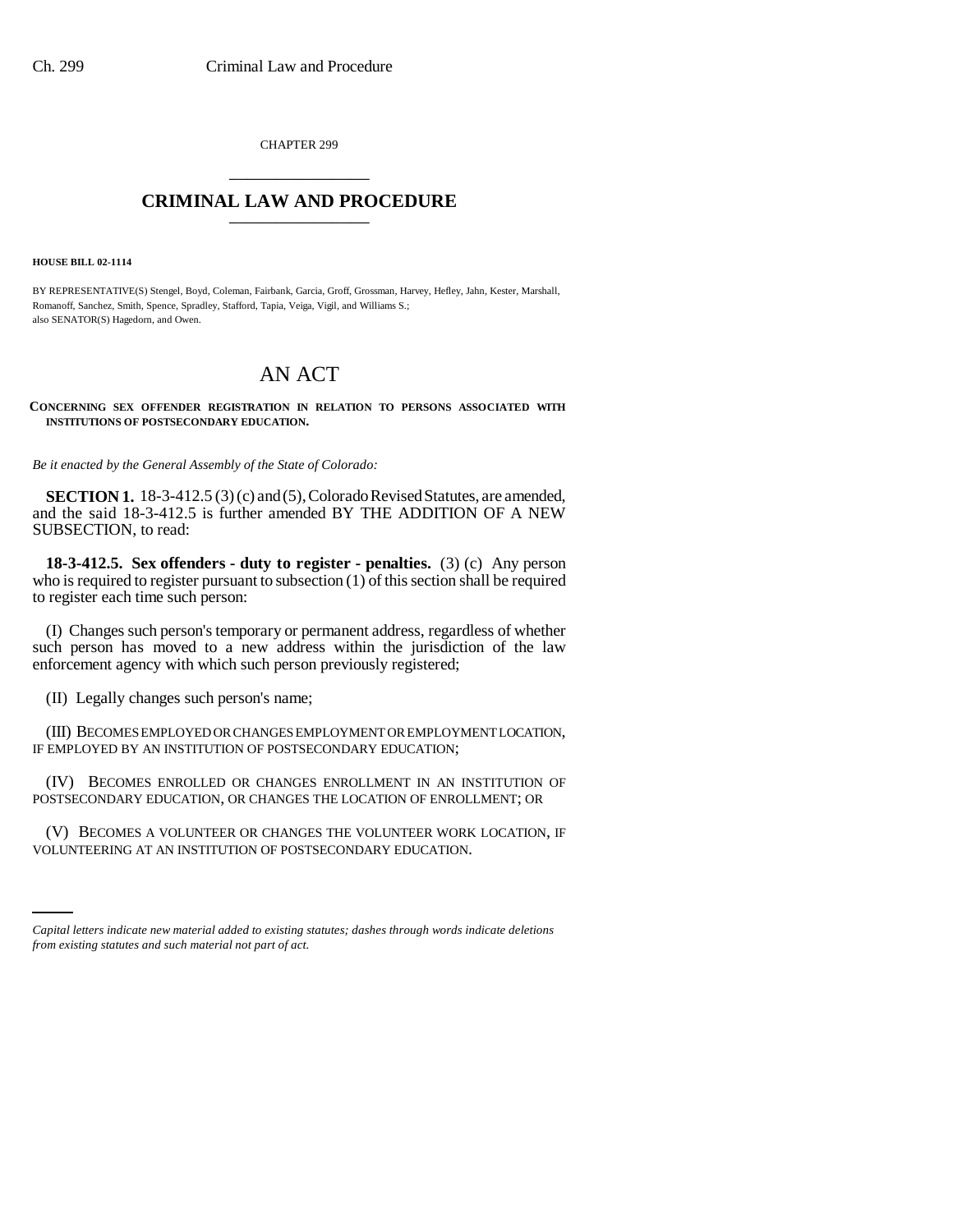Criminal Law and Procedure Ch. 299

(5) Each local law enforcement agency in the state of Colorado shall prepare registration forms to be utilized to comply with this section. Such forms shall be used to register persons pursuant to this section. The forms shall provide that the persons required to register pursuant to this section disclose such information as required by the local law enforcement agency. The information required by the local law enforcement agency shall include, but need not be limited to:

(a) The name, address, and place of employment of the person required to register, AND, IF THE PLACE OF EMPLOYMENT IS AN INSTITUTION OF POSTSECONDARY EDUCATION, ALL ADDRESSES AND LOCATIONS OF THE EMPLOYING INSTITUTION OF POSTSECONDARY EDUCATION AT WHICH THE PERSON MAY BE PHYSICALLY LOCATED;

(a.5) IF THE PERSON IS VOLUNTEERING AT AN INSTITUTION OF POSTSECONDARY EDUCATION, ALL ADDRESSES AND LOCATIONS OF THE VOLUNTEERING INSTITUTION OF POSTSECONDARY EDUCATION AT WHICH THE PERSON MAY BE PHYSICALLY LOCATED;

(a.7) IF THE PERSON ENROLLS OR IS ENROLLED IN AN INSTITUTION OF A POSTSECONDARY EDUCATION, ALL ADDRESSES AND LOCATIONS OF THE INSTITUTION OF POSTSECONDARY EDUCATION AT WHICH THE PERSON ATTENDS CLASSES OR OTHERWISE PARTICIPATES IN REQUIRED ACTIVITIES;

(b) All names used at any time by the person required to register, including both aliases and legal names;

(c) For any person who is a temporary resident of the state, the person's address in his or her state of permanent residence and the person's place of employment in this state or the educational institution in which he or she is enrolled in this state, AND, IF THE TEMPORARY RESIDENT OF THE STATE IS ENROLLED IN, EMPLOYED BY, OR VOLUNTEERS AT AN INSTITUTION OF POSTSECONDARY EDUCATION, ALL ADDRESSES AND LOCATIONS OF THE INSTITUTION OF POSTSECONDARY EDUCATION AT WHICH THE TEMPORARY RESIDENT ATTENDS CLASSES OR OTHERWISE PARTICIPATES IN REQUIRED ACTIVITIES OR WORKS OR PERFORMS VOLUNTEER ACTIVITIES;

(d) THE NAME, ADDRESS, AND LOCATION OF ANY INSTITUTION OF POSTSECONDARY EDUCATION WHERE THE PERSON REQUIRED TO REGISTER IS ENROLLED;

(e) THE NAME, ADDRESS, AND LOCATION OF ANY INSTITUTION OF POSTSECONDARY EDUCATION WHERE THE PERSON REQUIRED TO REGISTER VOLUNTEERS.

(6.3) THE COLORADO BUREAU OF INVESTIGATION SHALL DEVELOP AN INTERACTIVE DATABASE WITHIN THE CENTRAL REGISTRY CREATED IN SUBSECTION (6) OF THIS SECTION TO PROVIDE, AT A MINIMUM, THE FOLLOWING INFORMATION TO ALL CRIMINAL JUSTICE AGENCIES IN WHOSE JURISDICTIONS AN INSTITUTION OF POSTSECONDARY EDUCATION IS LOCATED:

(a) IDENTIFICATION OF ALL PERSONS REQUIRED TO REGISTER UNDER THIS SECTION WHO VOLUNTEER OR ARE EMPLOYED OR ENROLLED AT AN INSTITUTION OF POSTSECONDARY EDUCATION AND THE INSTITUTION AT WHICH EACH SUCH PERSON VOLUNTEERS, IS EMPLOYED, OR IS ENROLLED;

(b) IDENTIFICATION OF ALL PERSONS WHO ARE ASSESSED AS SEXUALLY VIOLENT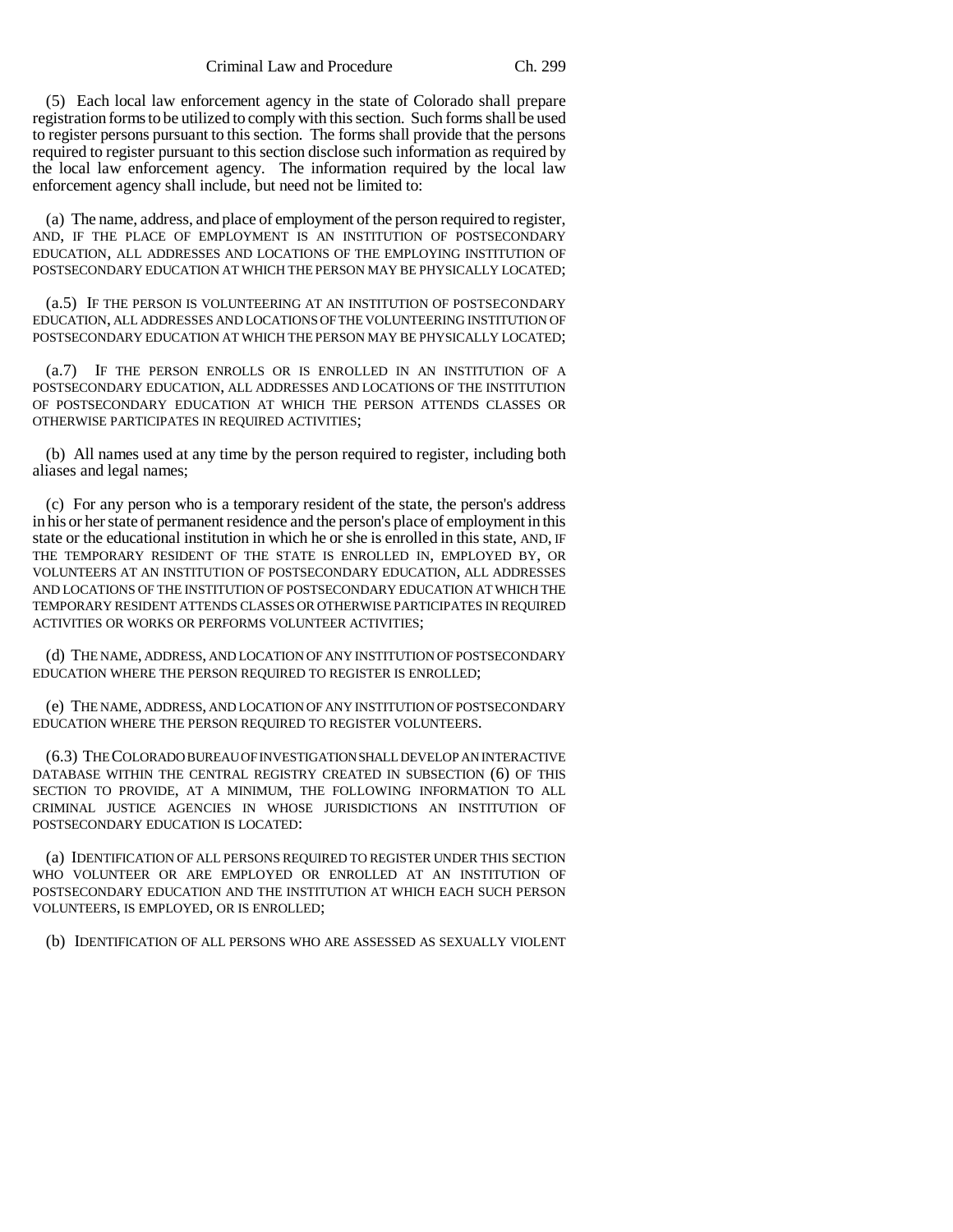## Ch. 299 Criminal Law and Procedure

PREDATORS PURSUANT TO SECTION 18-3-414.5 WHO VOLUNTEER OR ARE EMPLOYED OR ENROLLED AT AN INSTITUTION OF POSTSECONDARY EDUCATION AND THE INSTITUTION AT WHICH EACH SUCH PERSON VOLUNTEERS, IS EMPLOYED, OR IS ENROLLED.

**SECTION 2.** Part 1 of article 5 of title 23, Colorado Revised Statutes, is amended BY THE ADDITION OF A NEW SECTION to read:

23-5-124. Campus sex offender information. EACH INSTITUTION OF POSTSECONDARY EDUCATION IN THE STATE SHALL PROVIDE A STATEMENT TO ITS CAMPUS COMMUNITY IDENTIFYING THE NAME AND LOCATION AT WHICH MEMBERS OF THE COMMUNITY MAY OBTAIN THE LAW ENFORCEMENT AGENCY INFORMATION COLLECTED PURSUANT TO SECTION 18-3-412.5 (6.3), C.R.S., CONCERNING REGISTERED SEX OFFENDERS.

**SECTION 3.** 16-22-108 (3), Colorado Revised Statutes, as enacted by Senate Bill 02-010, enacted at the Second Regular Session of the Sixty-third General Assembly, is amended to read:

**16-22-108. Registration - procedure - frequency - place - change of address.** (3) Any person who is required to register pursuant to section 16-22-103 shall be required to register each time such person:

(a) Changes such person's address, regardless of whether such person has moved to a new address within the jurisdiction of the law enforcement agency with which such person previously registered;

(b) Legally changes such person's name; or

(c) Establishes an additional residence in another jurisdiction or an additional residence in the same jurisdiction;

(d) BECOMES EMPLOYED OR CHANGES EMPLOYMENT OR EMPLOYMENT LOCATION, IF EMPLOYED BY AN INSTITUTION OF POSTSECONDARY EDUCATION;

(e) BECOMES ENROLLED OR CHANGES ENROLLMENT IN AN INSTITUTION OF POSTSECONDARY EDUCATION, OR CHANGES THE LOCATION OF ENROLLMENT; OR

(f) BECOMES A VOLUNTEER OR CHANGES THE VOLUNTEER WORK LOCATION, IF VOLUNTEERING AT AN INSTITUTION OF POSTSECONDARY EDUCATION.

**SECTION 4.** 16-22-109 (1), Colorado Revised Statutes, as enacted by Senate Bill 02-010, enacted at the Second Regular Session of the Sixty-third General Assembly, is amended to read:

**16-22-109. Registration forms - local law enforcement agencies - duties repeal.** (1) The director of the CBI shall prescribe standardized forms to be used to comply with this article, and the CBI shall provide copies of such standardized forms to the courts, probation departments, community corrections programs, the department of corrections, the department of human services, and local law enforcement agencies. Such standardized forms may be provided in electronic form.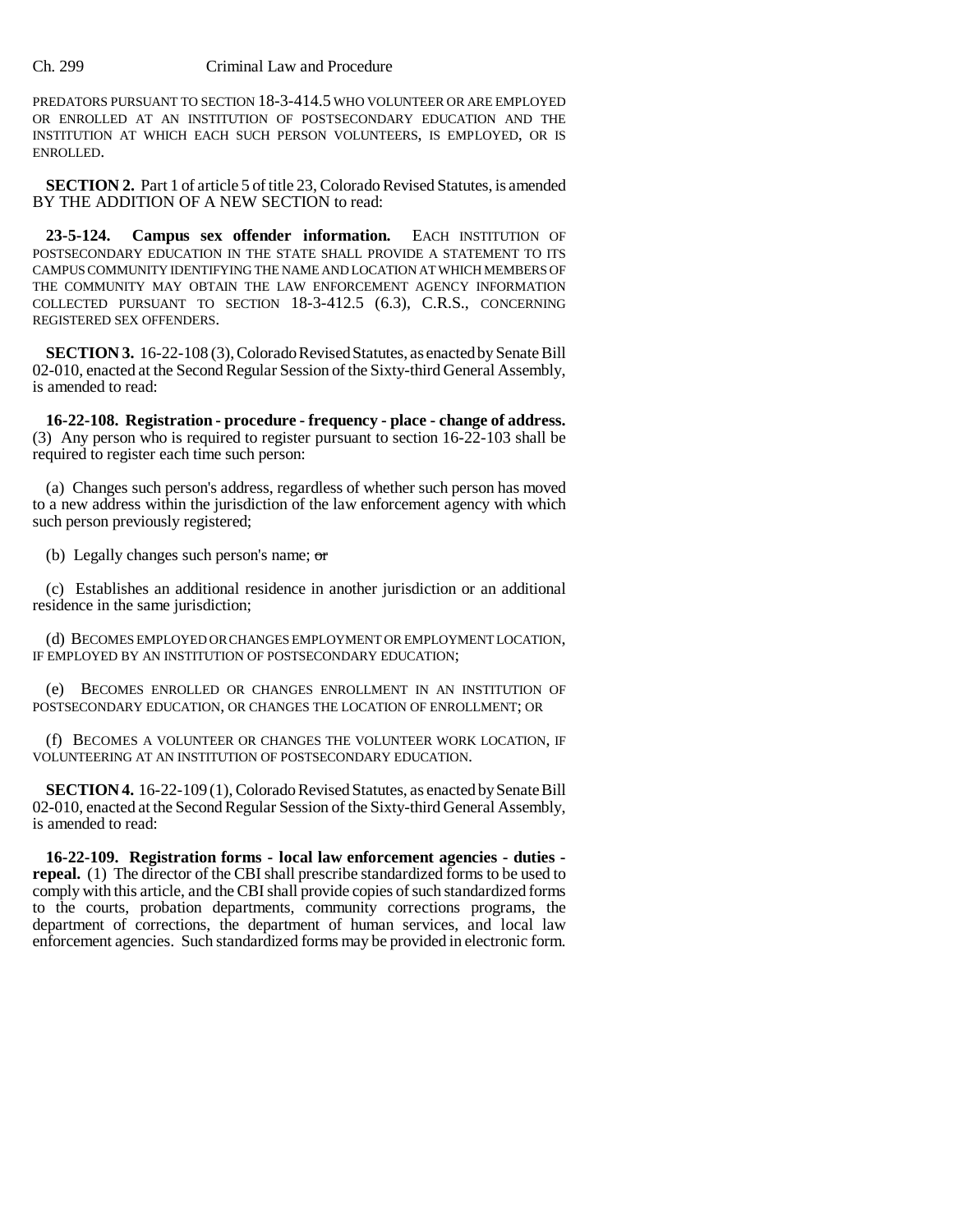Such standardized forms shall be used to register persons pursuant to this article and to enable persons to cancel registration, as necessary. The standardized forms shall provide that the persons required to register pursuant to section 16-22-103 disclose such information as is required on the standardized forms. The information required on the standardized forms shall include, but need not be limited to:

(a) The name, date of birth, address, and place of employment of the person required to register, AND, IF THE PLACE OF EMPLOYMENT IS AN INSTITUTION OF POSTSECONDARY EDUCATION, ALL ADDRESSES AND LOCATIONS OF THE EMPLOYING INSTITUTION OF POSTSECONDARY EDUCATION AT WHICH THE PERSON MAY BE PHYSICALLY LOCATED;

(a.5) IF THE PERSON IS VOLUNTEERING AT AN INSTITUTION OF POSTSECONDARY EDUCATION, ALL ADDRESSES AND LOCATIONS OF THE VOLUNTEERING INSTITUTION OF POSTSECONDARY EDUCATION AT WHICH THE PERSON MAY BE PHYSICALLY LOCATED;

(a.7) IF THE PERSON ENROLLS OR IS ENROLLED IN AN INSTITUTION OF A POSTSECONDARY EDUCATION, ALL ADDRESSES AND LOCATIONS OF THE INSTITUTION OF POSTSECONDARY EDUCATION AT WHICH THE PERSON ATTENDS CLASSES OR OTHERWISE PARTICIPATES IN REQUIRED ACTIVITIES;

(b) All names used at any time by the person required to register, including both aliases and legal names;

(c) For any person who is a temporary resident of the state, the person's address in his or her state of permanent residence and the person's place of employment in this state or the educational institution in which he or she is enrolled in this state, AND, IF THE TEMPORARY RESIDENT OF THE STATE IS ENROLLED IN, EMPLOYED BY, OR VOLUNTEERS AT AN INSTITUTION OF POSTSECONDARY EDUCATION, ALL ADDRESSES AND LOCATIONS OF THE INSTITUTION OF POSTSECONDARY EDUCATION AT WHICH THE TEMPORARY RESIDENT ATTENDS CLASSES OR OTHERWISE PARTICIPATES IN REQUIRED ACTIVITIES OR WORKS OR PERFORMS VOLUNTEER ACTIVITIES;

(d) THE NAME, ADDRESS, AND LOCATION OF ANY INSTITUTION OF POSTSECONDARY EDUCATION WHERE THE PERSON REQUIRED TO REGISTER IS ENROLLED;

(e) THE NAME, ADDRESS, AND LOCATION OF ANY INSTITUTION OF POSTSECONDARY EDUCATION WHERE THE PERSON REQUIRED TO REGISTER VOLUNTEERS.

**SECTION 5.** 16-22-110, Colorado Revised Statutes, as enacted by Senate Bill 02-010, enacted at the Second Regular Session of the Sixty-third General Assembly, is amended BY THE ADDITION OF A NEW SUBSECTION to read:

**16-22-110. Colorado sex offender registry - creation - maintenance - release of information.** (3.5) THE COLORADO BUREAU OF INVESTIGATION SHALL DEVELOP AN INTERACTIVE DATABASE WITHIN THE SEX OFFENDER REGISTRY TO PROVIDE, AT A MINIMUM, THE FOLLOWING INFORMATION TO ALL CRIMINAL JUSTICE AGENCIES IN WHOSE JURISDICTIONS AN INSTITUTION OF POSTSECONDARY EDUCATION IS LOCATED:

(a) IDENTIFICATION OF ALL PERSONS REQUIRED TO REGISTER PURSUANT TO SECTION 16-22-103 WHO VOLUNTEER OR ARE EMPLOYED OR ENROLLED AT AN INSTITUTION OF